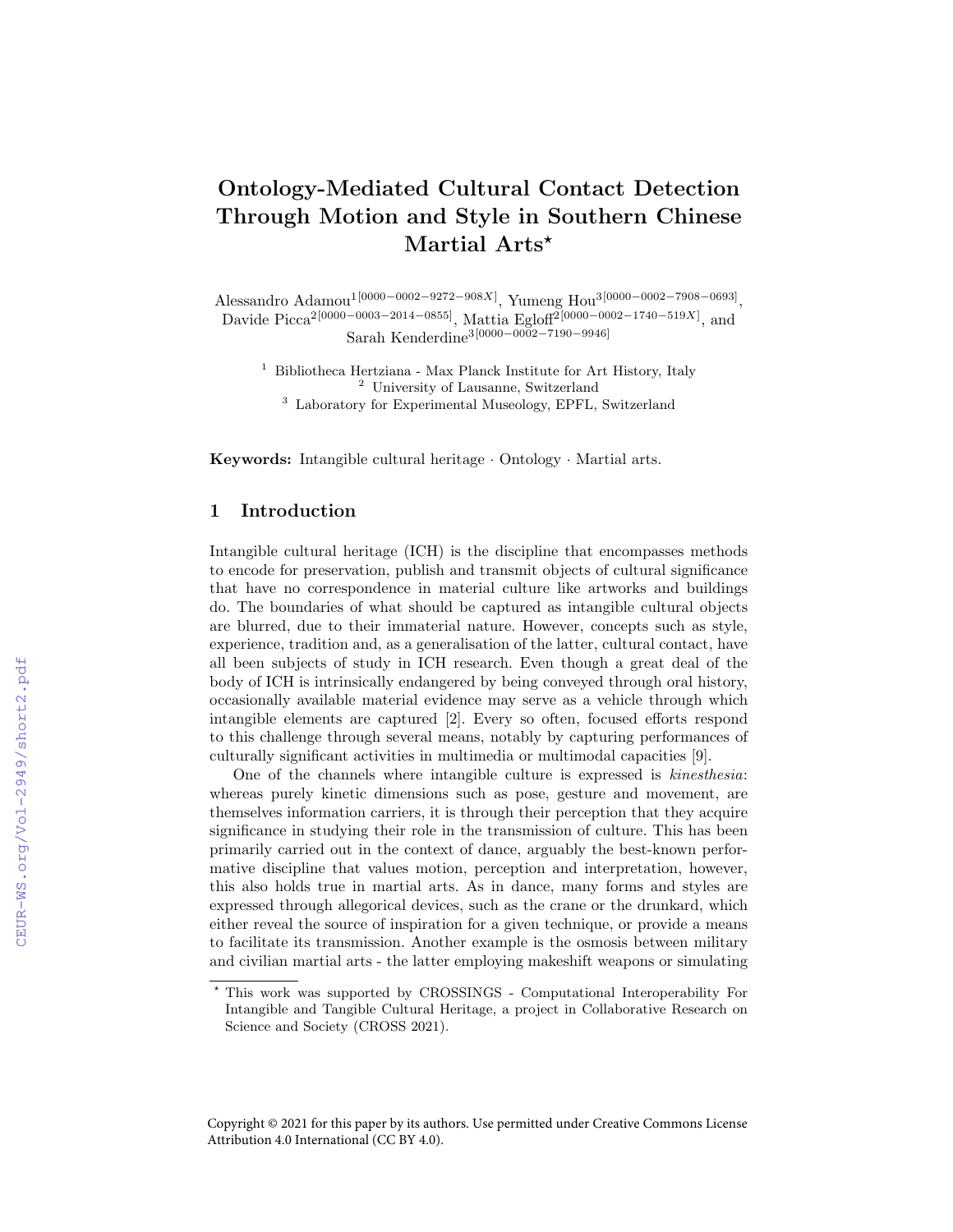2 A. Adamou et al.

them with hand techniques due to the prohibition to bear arms - to counter the phenomenon of piracy in China. Such influence materialises into cultural traits.

This paper introduces an ongoing study aimed at understanding how such a complex, immaterial and kinesthetic art form as martial arts can be formally modelled so that its cultural traits can be singled out, with a view of detecting phenomena of contact such as influence, assimilation or domination. The study will contribute: (1) a flexible, standards-compliant formal ontology that models martial arts through kinesthetic, stylistic and social lenses; (2) an instantiation of the ontology in the context of the Hong Kong Martial Arts Living Archive; (3) a method for detecting ICH traits through an existing cultural contact ontology.

## 2 Background

### 2.1 The movement in martial arts as ICH

Unlike tangible monuments, where cultural identities are manifested through physical objects, intangible heritage is defined through its reliance on tacit and embodied practices. These are, in turn, subject to a dynamic process of human interactions, as well as a constant transformation linked to social change and exchange. Taking up Wulf's statement, the intangible culture practices are usually bodily, performative, expressive, symbolic, rule-based, and non-instrumental. Therefore, to transmit them, we need a social and interactive process where the human body functions as the medium to acquire practical knowledge [12].

The oeuvres of ICH comprise the practices from diverse nations and cultures. Among those, martial arts - being an experience that "resonates with everything it touches, changing how you think and act, perceive and feel" [1] - incorporate a global diffusion of ideas, images and consumer goods, as well as present the transnational crossing of social-cultural boundaries [6]. For this reason, the general domain of martial and combative arts has attracted numerous scholarly enquiries to understand social and personal transformations, as well as to reveal the circular impact of body and culture upon each other [3].

#### 2.2 HKMALA: The Hong Kong Martial Arts Living Archive

Through the sustained creation and re-creation of diverse ethnic groups, Chinese martial arts nowadays are practised in countless groups at various organisational levels, ranging from "families" to "schools" and "sects", each with its own set of philosophies, concepts, techniques, and training systems [11]. With these groups as the hives of cultural transformation, Hong Kong has acted as a vibrant center for Southern Chinese martial arts throughout the  $20<sup>th</sup>$  century due to its role first as a major port and trading center, then as a safe haven for refugees across China [4]. However, these treasured cultural practices, made famous globally by the movie industry, are being endangered by rapid urban development, population growth, cultural transformation, and the aging of the masters.

In response, the Hong Kong Martial Arts Living Archive (HKMALA) originated as a heritage project in 2012, to archive Hong Kong's rich and diverse kung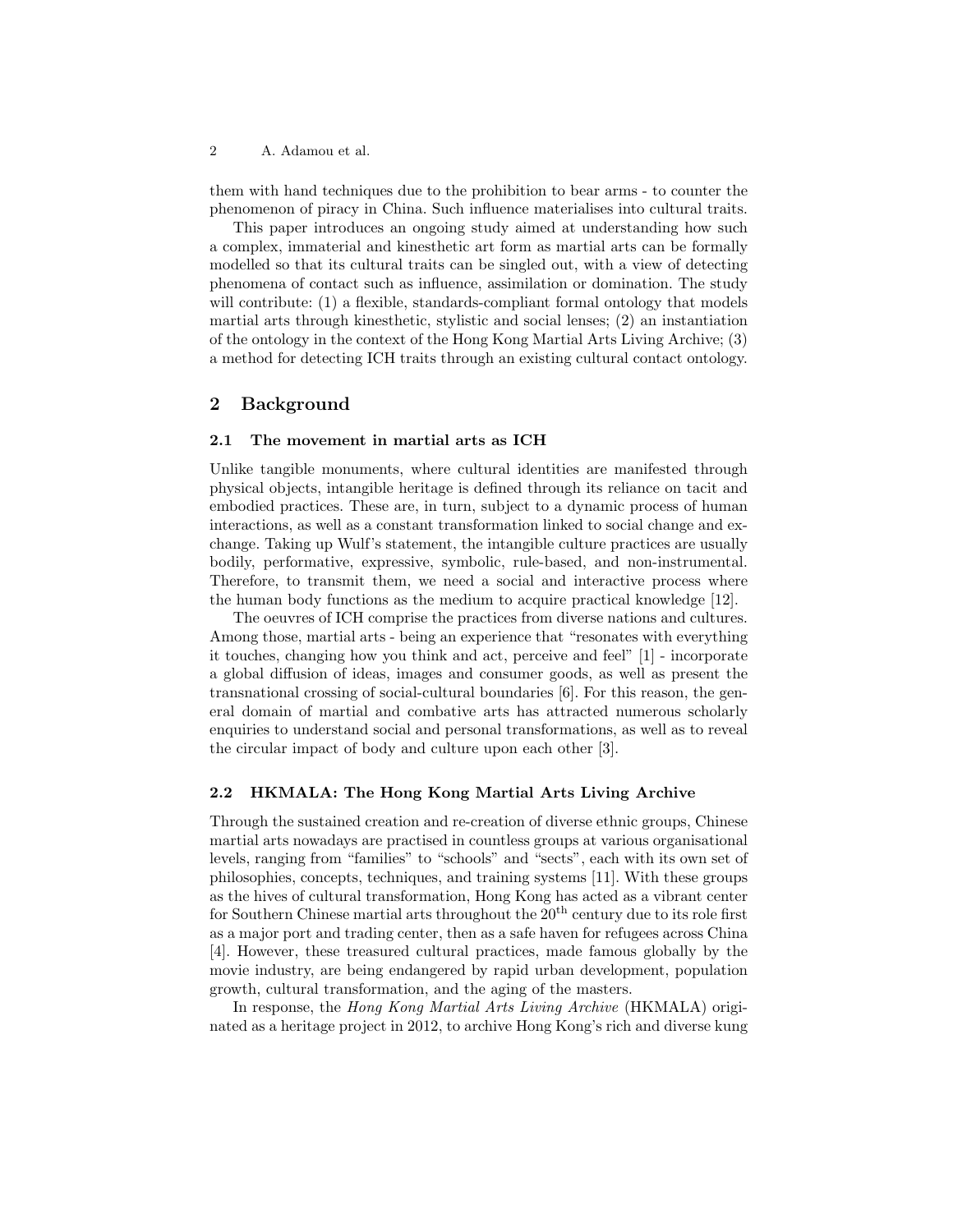fu styles with traditions [4]. The HKMALA project is a longitudinal research collaboration between the International Guoshu Association, City University of Hong Kong, and the Laboratory for Experimental Museology (eM+) at EPFL. It encompasses a comprehensive analysis of digital strategy including motion capture, motion-over-time analytics, 3D reconstruction, high speed and panoramic video, and a comprehensive photographic archive of all kung fu masters involved. Its datasets represent the world's largest motion archive for intangible cultural heritage, spanning over 130 sets of empty-hand and weapon sequences, or taolu, representing 19 styles and performed by 33 elite Hong Kong practitioners. The archive is accompanied by extensive contextual documentation such as ritual descriptions and multimodal entities comprising texts, audios, interviews, and digital records of physical objects such as weapons and training tools.

The current logical organisation of resources in HKMALA reflects the use case of assembling them for exhibitions around a designated theme.<sup>4</sup> To organise them into an open-access learning resource requires a knowledge organisation system that has both the flexibility to accommodate content in the diverse South Chinese martial arts spectrum, and awareness that said content is a carrier of ICH elements like tradition, style and influence. Providing such ontological grounding, as described in what follows, is part of our mission. Once this is carried out and HKMALA is published accordingly, it will play an active role in the preservation, re-activation and revitalisation of traditional martial arts [11], as well as the basis for future educational programs [8].

## 3 Ontologies for cultural studies on martial arts

Our first effort in the knowledge organisation of HKMALA is to construct a formal ontology. This has the dual aim of: (1) using it for modelling HKMALA metadata into a knowledge graph, and the latter for reorganising multimedia/modal content and enabling ontology-based access to it; (2) enabling cultural studies by identifying the potential for entities in the ontology to constitute cultural traits, so that a rule system for detecting contact can be built upon them.

Any modelling effort with a focus on cultural heritage must provide a scholar with the tools to single out and highlight the entities with a potential to contribute as traits of a culture, or to be transmitted through a form of contact. Martial arts are no exception, less so because their manifestations are only seldom captured as cultural objects, and any encoding effort comes at a loss. Whilst in our use case kinetic and kinesthetic elements hold our primary interest, it cannot be denied that dimensions pertaining to, e.g. how the discipline is taught or the symbology of preset choreographies, are equally culturally significant.

Based on these design considerations, the ontology network is being developed to satisfy these requirements:

<sup>4</sup> Some themed exhibitions were: Lingnan Hung Kuen Across the Century: Kung Fu Narratives in Cinema and Community (2017), and Safeguarding the Community: an Intangible Cultural Heritage New Media Exhibition (2018).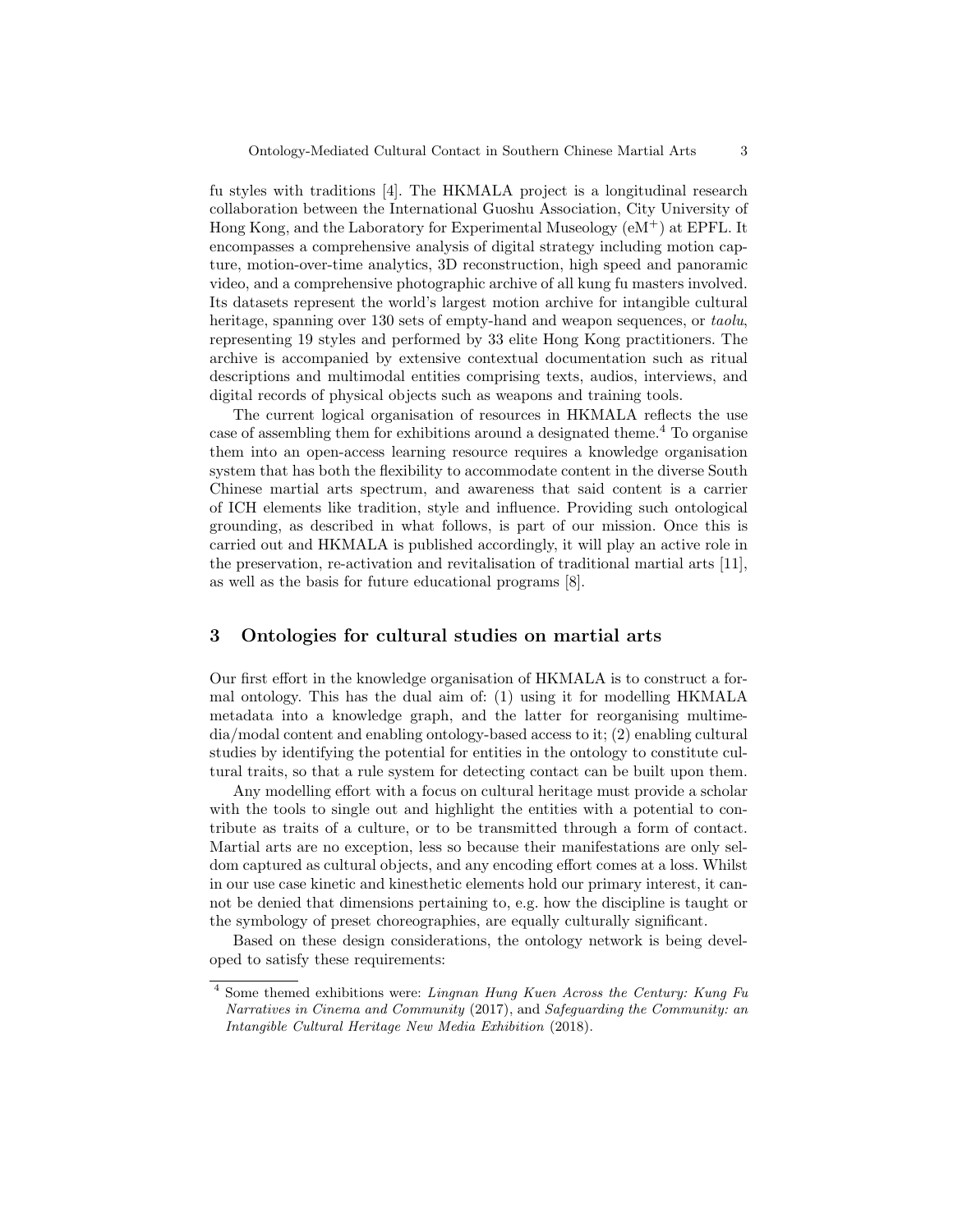- 4 A. Adamou et al.
- 1. Modular. As the dimensions along which cultural contact is traced vary profoundly, each is best captured in its own ontology module.
- 2. General. Use cases aside, the model should be general enough to be adapted to most martial arts or to non-combative kinesthetic performing arts.
- 3. Inferenceable. Cultural traits are not made explicit: as many entities have a potential to act as manifestations of a culture, they only materialise as such when an inference is made, or in data built upon the ontology.
- 4. Grounded. Build the model up to the level where the entities specialise those of a designated upper ontology, and use the latter as a reference.

Developments of our martial arts ontology system are being made openly available on GitHub.<sup>5</sup> We have structured our network along three possible dimensions through which lenses can be built to highlight a cultural phenomenon (req.  $\#1$ ). These are the *kinesthetic, stylistic*, and *social* dimensions.



Fig. 1. Key concepts of our martial arts ontology network, structured according to three principal cultural dimensions: kinesthesia, styling and social.

The starting documentation for this modelling effort is the corpus of panel texts and media captions for the exhibitions that were established for HKMALA through the years, as well as multimedia subtitles of interviews to masters and their technique explanations. The base terminology was lifted from the corpus by project members and engineered as classes and properties. The resulting key concepts are synthetically shown in Figure 1, with nodes for classes and edges for properties relating them through either domain and range, or class restrictions. The figure reflects the organisation into modules denoting the principal cultural dimensions, with classes serving as contact points between them.

Kinesthetic dimension. The features that describe the articulation of the human body or weaponry during a stance or attack belong in this module. These

<sup>5</sup> CROSSINGS ontologies, https://github.com/CROSSINGS/ontologies.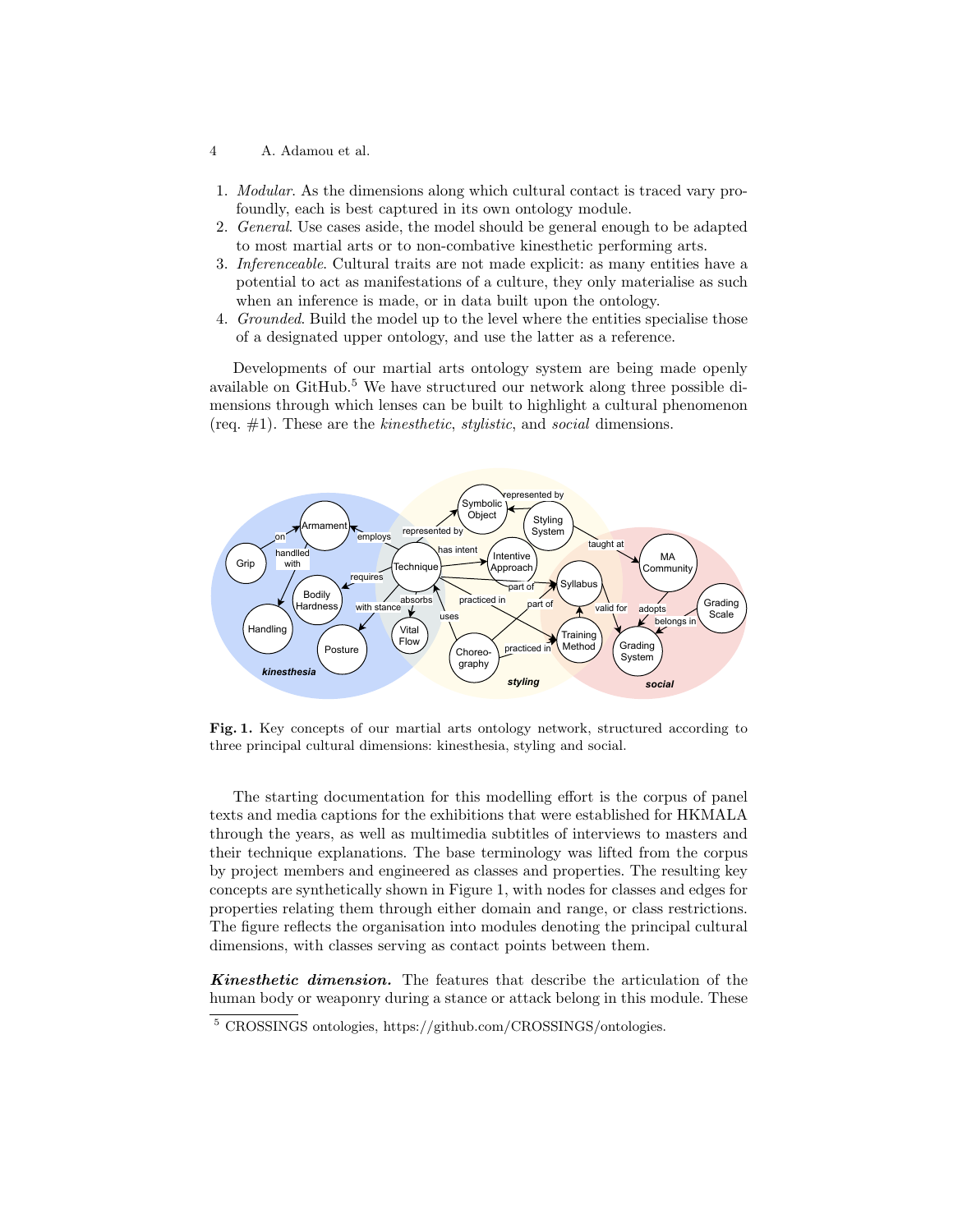include posture, grip, movement and the parts of the anatomy they affect. This kinetic model is complemented with kinesthetic concepts, such as body hardness and flow of vital energy (e.g. the  $qi$  in kung fu), that are not quantifiable in themselves, but are manifested and perceptible through kinetic means.

Stylistic dimension. How combinations of kinesthetic features culminate in what may be defined as a technique, choreography (or form, e.g. kata or taolu), style or as an entire martial art, is the remit of this module. Along with the kinesthesia of styles, the symbolism that inspires them or aids their transmission (e.g. the observation of a drunkard's erratic moves or of a crane's stance) is of unquestionably crucial cultural value and is encoded as a Symbolic Object.

**Social dimension.** This is the system that describes how martial disciplines are taught, learnt, assessed and disseminated. Here, a Martial Arts Community represents collective social agents where this takes place, e.g. a school, clan, sect or sports federation. These are also distinguished through their training methods, and the norms in place to assess the technical mastery of a practitioner. The relevance of capturing this aspect as a potential cultural trait is warranted by the fact that, even within the same discipline and style, different pedagogical frameworks may be employed by assimilation or opposition.

Note that no specific commitment is made to the HKMALA context: any notions specific to Southern Chinese martial arts will require the ontologies to be specialised or instantiated (req.  $#2$ ). Also, to ensure enough flexibility to develop rule systems upon the ontologies, we aim at an implementation within the OWL 2 RL profile (req.  $\#3$ ). Such rule system will be necessary to be able to classify e.g. an experienced practitioner as a Master – a status recognised in the social dimension – or a piece of Armament or other object as a training tool. Lastly, we are experimenting with the adoption of DOLCE UltraLite [7] as the top-level ontology that provides fundamental notions such as agents, qualities, norms and methods, as its highest level closely reflects our expectation for a core set of candidate entities for cultural traits (req.  $#4$ ). The decision to extend a top-level ontology, rather than a cultural heritage model such as CIDOC CRM [5], is motivated by the fact that this is primarily a domain ontology, therefore its cultural heritage standing is to be indirectly detected (see below).

## 4 Outlook

Our martial arts ontologies are being developed to serve a variety of use cases.

The main ongoing effort is the knowledge-based re-organisation of the HK-MALA itself. To that end, an RDF dataset based on the ontology discussed earlier is being generated through re-engineering the structured metadata of HK-MALA media files. Once augmented with alignments to datasets like Wikidata, the dataset will be used for the annotation of individual segments of motion capture and video resources, thus enabling fine-grained querying of the entire archive through the resulting knowledge graph. Both tasks are currently underway.